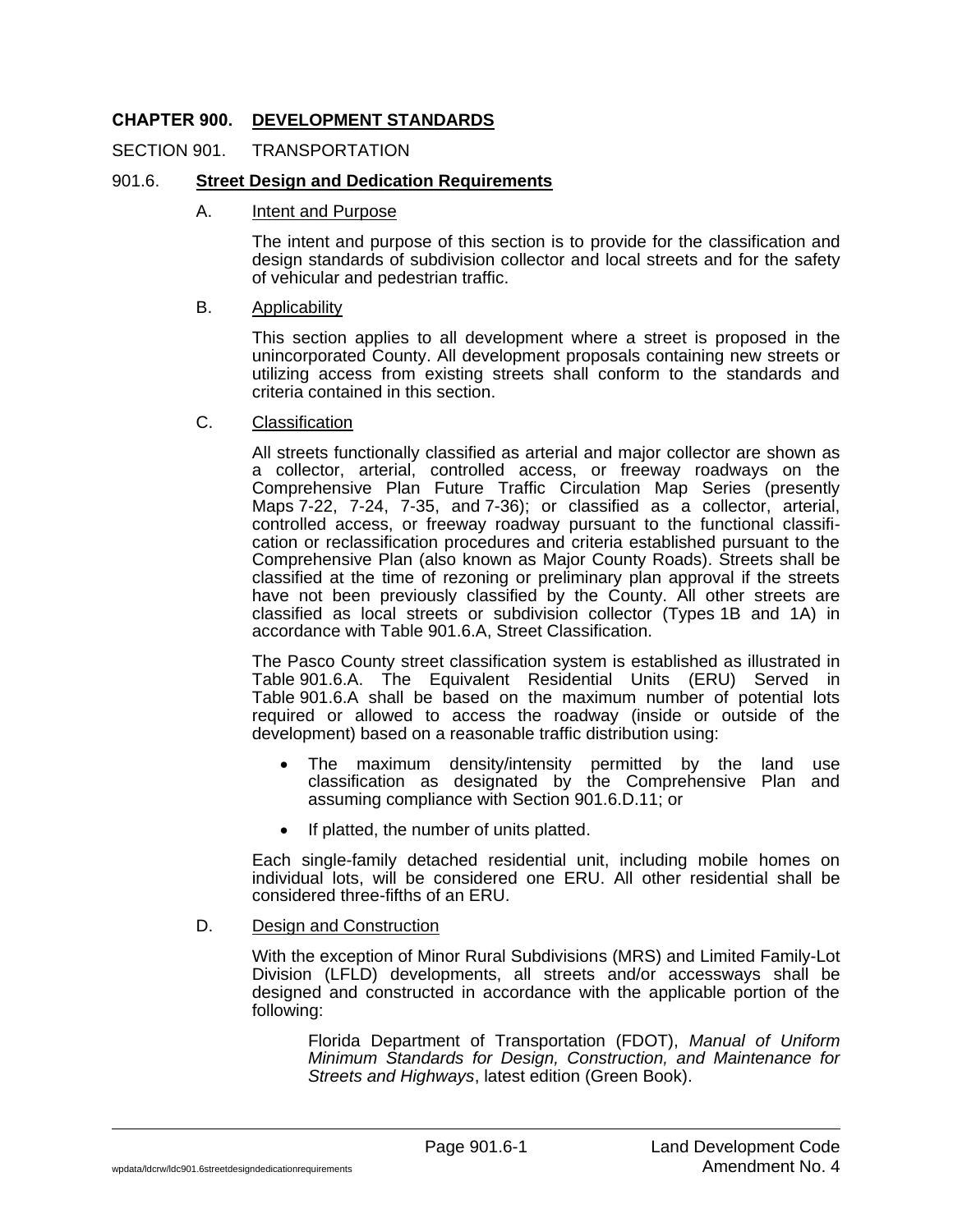FDOT, *Standard Specifications for Road and Bridge Construction, Divisions II and III*, latest edition, including:

- Soil Cement as detailed in Section 270 of the FDOT, *Standard Specification for Road & Bridge Construction*, 1991 edition.
- Crushed concrete as detailed by the Engineering Services Department.

FDOT, *Flexible Pavement Design Manual*, latest edition.

However, in no instance shall the roadway standards be less than those required by this Code.

- 1. Right-of-Way. The right-of-way provided for streets not functionally classified as Major County Roads shall be sufficient to:
	- a. Allow development of the full cross section, including travel lanes, parking lanes, medians, and roadside clear zones.
	- b. Provide for the layout of intersections and access points.
	- c. Allow for sight distances in accordance with the Green Book, latest edition, at all points, particularly on horizontal curves, at intersections, and other access points.
	- d. Provide space for placement of pedestrian and bicycle facilities.

Unless otherwise approved at the time of preliminary plan approval, the minimum right-of-way required shall be as follows:

| <b>Street Type</b>            | Urban | <b>Rural</b> |
|-------------------------------|-------|--------------|
| 1A without parking            | 100'  | 120'         |
| 1B without parking            | 60'   | 80'          |
| 1B with parking on one side   | 72'   | 92'          |
| 1B with parking on both sides | 84'   | 104'         |
| 2 without parking             | 50'   | 70'          |
| 2 with parking on one side    | 58'   | 78'          |
| 2 with parking on both sides  | 66'   | 86'          |
| 3 without parking             | 50'   | 70'          |
| 3 with parking on one side    | 58'   | 78'          |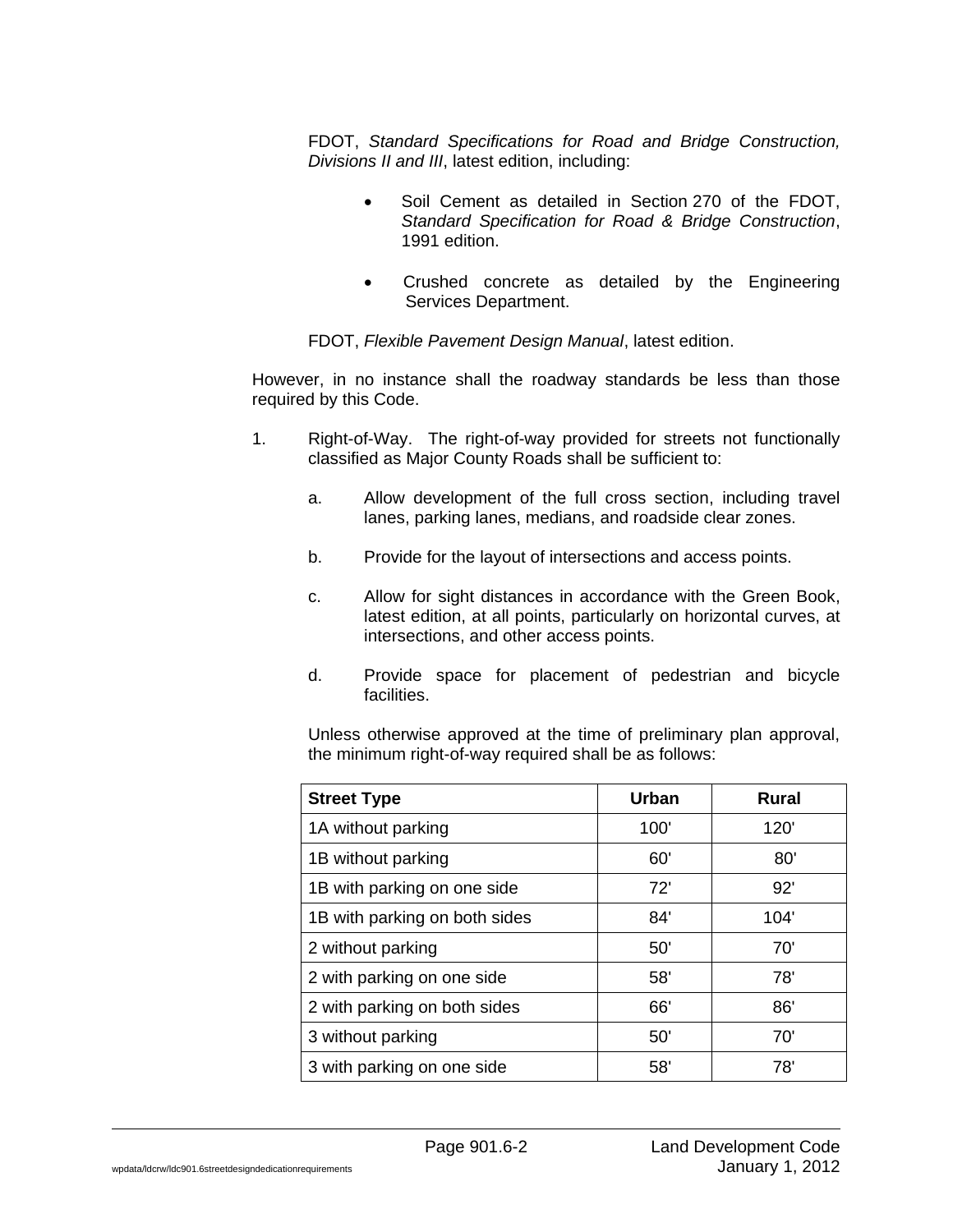| <b>Street Type</b>           | <b>Urban</b> | Rural |
|------------------------------|--------------|-------|
| 3 with parking on both sides | 66'          | 86'   |
| 4 without parking            | 50'          | 70    |
| 4 with parking on one side   | 58'          | 78'   |
| 4 with parking on both sides | 66'          | 86'   |
| 5 without parking            | 20           | N/A   |

MRS accessways and LFLD accessways shall be within a thirty (30) foot easement. All other access easements shall be a minimum of thirty-five (35) feet. Lot lines may extend into the easement. The accessways are not required to be publicly dedicated.

Where a proposed development includes a previously platted or dedicated street which does not conform to the minimum right-of-way requirements or other requirements determined at the time of preliminary plan approval, additional right-of-way shall be dedicated along either one or both sides of the street so that the minimum required right-of-way can be established and improved if required.

|          | Pavement Width. The minimum pavement widths required shall be as |
|----------|------------------------------------------------------------------|
| follows: |                                                                  |

|                                                | <b>Urban</b>                          | <b>Rural</b>                          |
|------------------------------------------------|---------------------------------------|---------------------------------------|
| <b>Street Type</b>                             | <b>Pavement</b><br><b>Width/Lanes</b> | <b>Pavement</b><br><b>Width/Lanes</b> |
| 1A                                             | 48/4                                  | 50/4                                  |
| 1B without parking                             | 24/2                                  | 26/2                                  |
| 1B with parking on one side                    | 32/2                                  | 34/2                                  |
| 1B with bike lane and parking on one<br>side   | 36/2                                  | 38/2                                  |
| 1B with parking on both sides                  | 40/2                                  | 42/2                                  |
| 1B with bike lane and parking on both<br>sides | 48/2                                  | 50/2                                  |
| 2 without parking                              | 24/2                                  | 25/2                                  |
| 2 with parking on one side                     | 31/2                                  | 32/2                                  |
| 2 with parking on both sides                   | 38/2                                  | 39/2                                  |
| 3 without parking                              | 22/2                                  | 23/2                                  |
| 3 with parking on one side                     | 29/2                                  | 30/2                                  |
| 3 with parking on both sides                   | 36/2                                  | 37/2                                  |
| 4 without parking                              | 20/2                                  | 21/2                                  |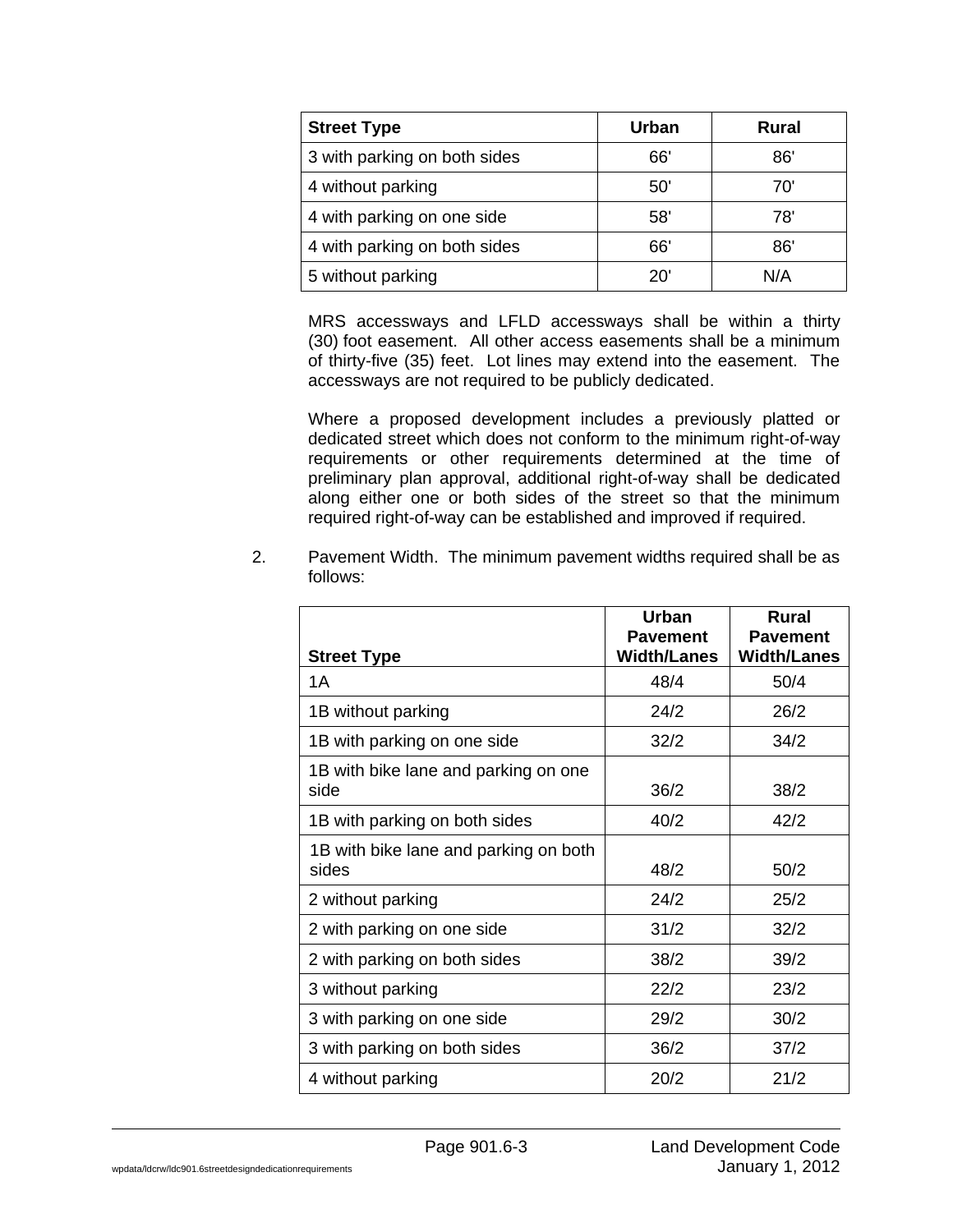| <b>Street Type</b>           | <b>Urban</b><br><b>Pavement</b><br><b>Width/Lanes</b> | Rural<br><b>Pavement</b><br><b>Width/Lanes</b> |
|------------------------------|-------------------------------------------------------|------------------------------------------------|
| 4 with parking on one side   | 27/2                                                  | 28/2                                           |
| 4 with parking on both sides | 34/2                                                  | 36/2                                           |
| 5 without parking            | 14/1                                                  | N/A                                            |

In general, pavement widths for rural streets shall be one (1) foot wider to allow for edge protection.

MRS accessways shall consist of a twelve (12) foot paved cross section with 1.5 feet of stabilized shoulders. This exception only applies where interconnection is not required. LFLD accessways shall consist of twelve (12) foot paved or unpaved stabilized sections with 1.5 feet of stabilized shoulders.

All accessways in excess of 500 feet shall provide a 10' X 38' turnout. The exact location of the turnout shall be determined by the Fire Marshal or designee. Additional turnouts may be required by the Fire Marshal or designee. (Figure 901.6.A: Accessway with Turnout)

Parking lanes shall be a minimum of eight (8) feet in width on Type 1B streets and a minimum of seven (7) feet in width on Types 2, 3, and 4 streets. On-street parking is not allowed on a Type 1A street, unless an alternative standard is approved in accordance with this Code, Section 407.5.

3. Pavement Cross-Slope. If approved by the County Engineer, the selection of pavement cross-slope may be a compromise between meeting the drainage requirements and providing for smooth vehicle operation.

The recommended pavement cross-slope for a crowned pavement is 0.02 feet per foot. The pavement cross-slope shall not be less than 0.015 foot per foot or greater than 0.04 feet per foot. The change in cross-slope between adjacent through-travel lanes shall not exceed 0.04 feet per foot.

Inverted crown may only be used for Type 5 streets.

Where inverted crown is used, the centerline of the invert shall contain a minimum two (2) foot modified valley gutter.

4. Pavement Structure and Road Design. The pavement structure required shall be based on the street classification and the number of lots proposed, cumulative with the number of lots that can reasonably be anticipated to use the street.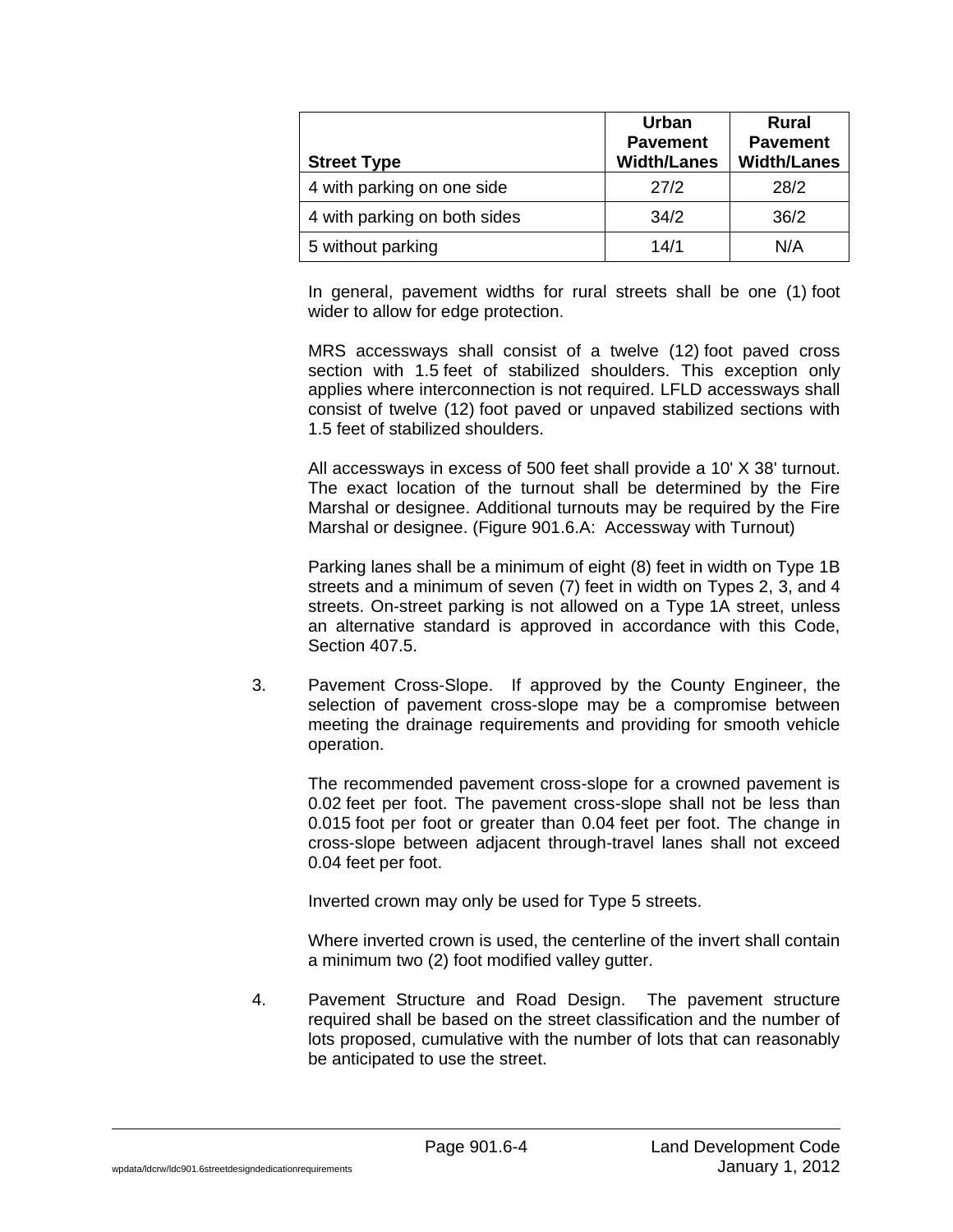The pavement structure required shall be based on a structural number obtained by multiplying the structural layer coefficient by the thickness of each type of material, then adding the resultant in accordance with the FDOT, *Flexible Pavement Design Manual*. Each layer shall adhere to the minimum thickness required by the FDOT.

The minimum pavement structure required for residential subdivisions (Note: this does not include Limited Family Lot Divisions) and for subdivision collectors, shall be as follows:

| <b>Land Use Classification</b> | <b>Number of Proposed</b><br>Lots | <b>Structural</b><br><b>Number</b> |
|--------------------------------|-----------------------------------|------------------------------------|
| AG (Agricultural)              | Less than 16                      | 2.04                               |
| AG (Agricultural)              | 16 or greater                     | 2.34                               |
| AG/R (Agricultural/Rural)      | Less than 16                      | 2.04                               |
| AG/R (Agricultural/Rural)      | 16 or greater                     | 2.34                               |
| RES-1 (Residential - 1 du/ga)  | Less than or equal to 10          | 2.04                               |
| RES-1 (Residential - 1 du/ga)  | Greater than 10                   | 2.34                               |
| RES-3 (Residential - 3 du/ga)  | N/A                               | 2.34                               |

Where minimum structural numbers of 2.04 or 2.34 are required, the pavement structure shall contain a minimum of one and one-half (1½) inch of Type SP asphaltic-concrete surface course.

Where a subdivision collector is required, a pavement design shall be submitted with the construction plans to determine the minimum pavement structure required. However, in no case, shall a structural number less than 3.5 with a minimum of three (3) inches of Type SP asphaltic-concrete surface course be provided.

Construction of a subdivision collector may be completed in stages with 2¼ inches of SP 12.5 or S-1 asphaltic-concrete surface course along with the required pavement markings installed at the time of the initial construction and ¾ inches of SP 9.5 or S-3 asphaltic-concrete surface course installed along with any required thermoplastic stripes, prior to release of the assurance of maintenance of improvements surety.

Where a connection is made to a street functionally classified as a Major County Road, then the minimum structural number required within the right-of-way of the functionally classified street shall be based on a minimum pavement design, but in no case less than:

a. Major Collector: 3.70 with a minimum of three (3) inches of Type SP asphaltic-concrete surface course.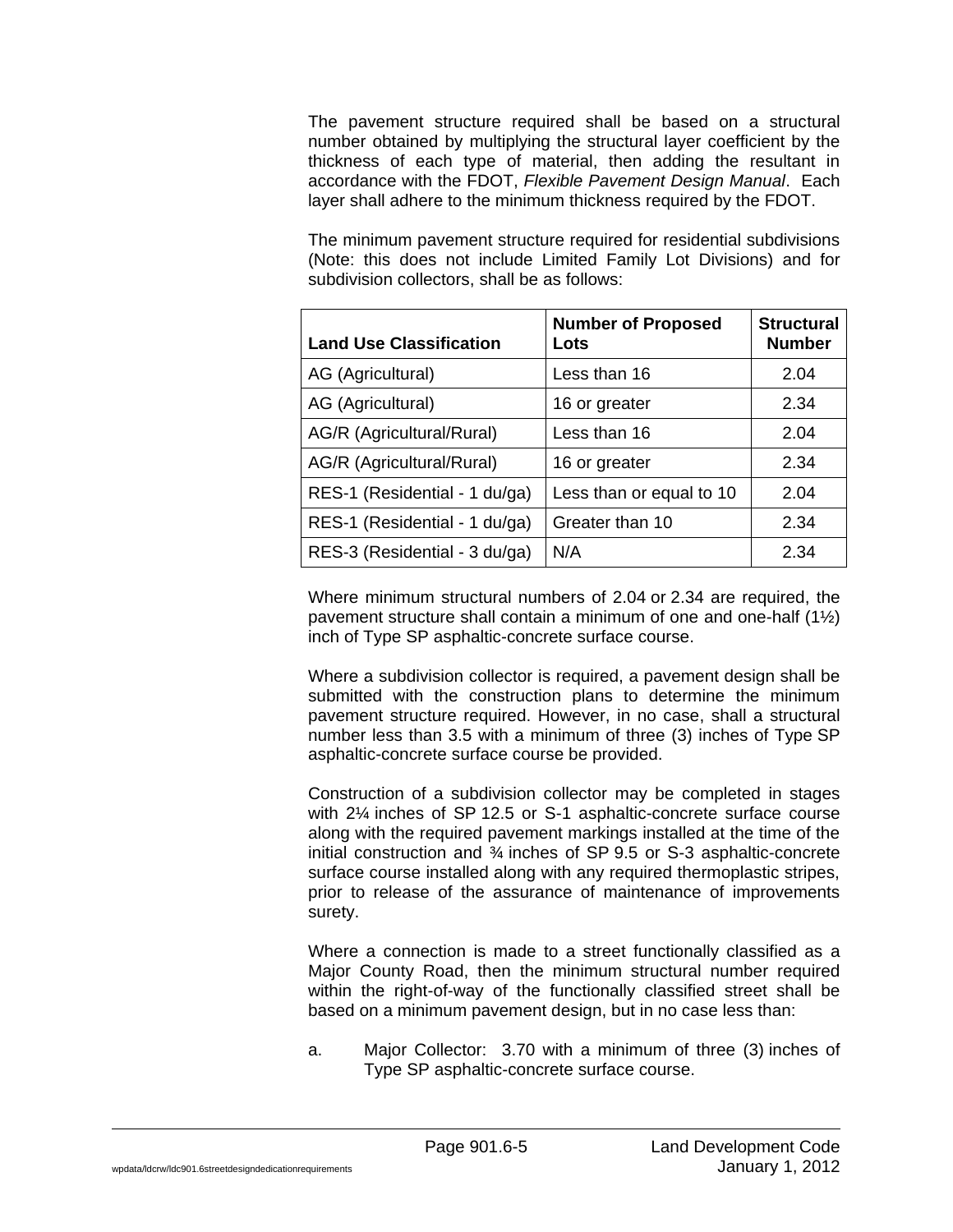b. Arterial: 4.00 with a minimum of three (3) inches of Type SP asphaltic-concrete surface course.

A minimum structural number of 4.00 is required on local, major collector, and subdivision collector roadways if heavy vehicles are ten (10) percent or more of the total daily driveway trips.

For commercial and industrial subdivisions, a pavement design shall be submitted with the construction plans to determine the minimum pavement structure required. However, in no case shall a structural number less than 3.5 (with a minimum of three [3] inches of Type S asphaltic-concrete surface course) be allowed.

For all roads below the stabilized subgrade, a minimum of two (2) feet of select material consisting of A-3 (SP) soil and/or A-2-4 with a maximum fifteen (15) percent passing number 200 sieve, shall be provided. The project engineer responsible for the project shall certify to the County Engineer that the select material meets these standards prior to installation of the base. Certification shall strictly comply with the subgrade certification form available in the Engineering Services Department's *A Procedural Guide for the Preparation of Assurances of Completion and Maintenance*.

For major collector, arterial, and subdivision collector roads, a minimum of twelve (12) inch stabilized subgrade (Type B) LBR 40 minimum shall be provided under all bases except for soil cement, which shall be constructed on a stable, nonyielding subgrade of LBR 20. The layer coefficient for LBR 20 shall be 0.04 and shall be limited to a maximum depth of twelve (12) inches.

The minimum separation between the bottom of the base to the design seasonal high water table (SHWT) shall be no less than two (2) feet where a limerock base is provided. Where soil cement, ABC-3 asphaltic concrete, or crushed concrete base material is used, the minimum separation between the bottom of the base to the design SHWT shall be no less than one (1) foot.

Design SHWT is the elevation to which the ground or surface water can be expected to rise due to the worst wet season within a ten (10) year period. The project engineer shall make a recommendation as to the SHWT elevation based on the assessment of historical records or other available data. This recommendation shall be reviewed for approval by the County Engineer or designee.

When required, either by the geotechnical report or as determined by the County Engineer, underdrains shall consist of aggregate, pipe, and filter fabric as indicated in the FDOT Index Drawing No. 286 and as referenced in any other FDOT index drawings and standard specifications. Underdrain inverts shall be located a minimum of two (2) feet below the bottom of the base. The engineer responsible for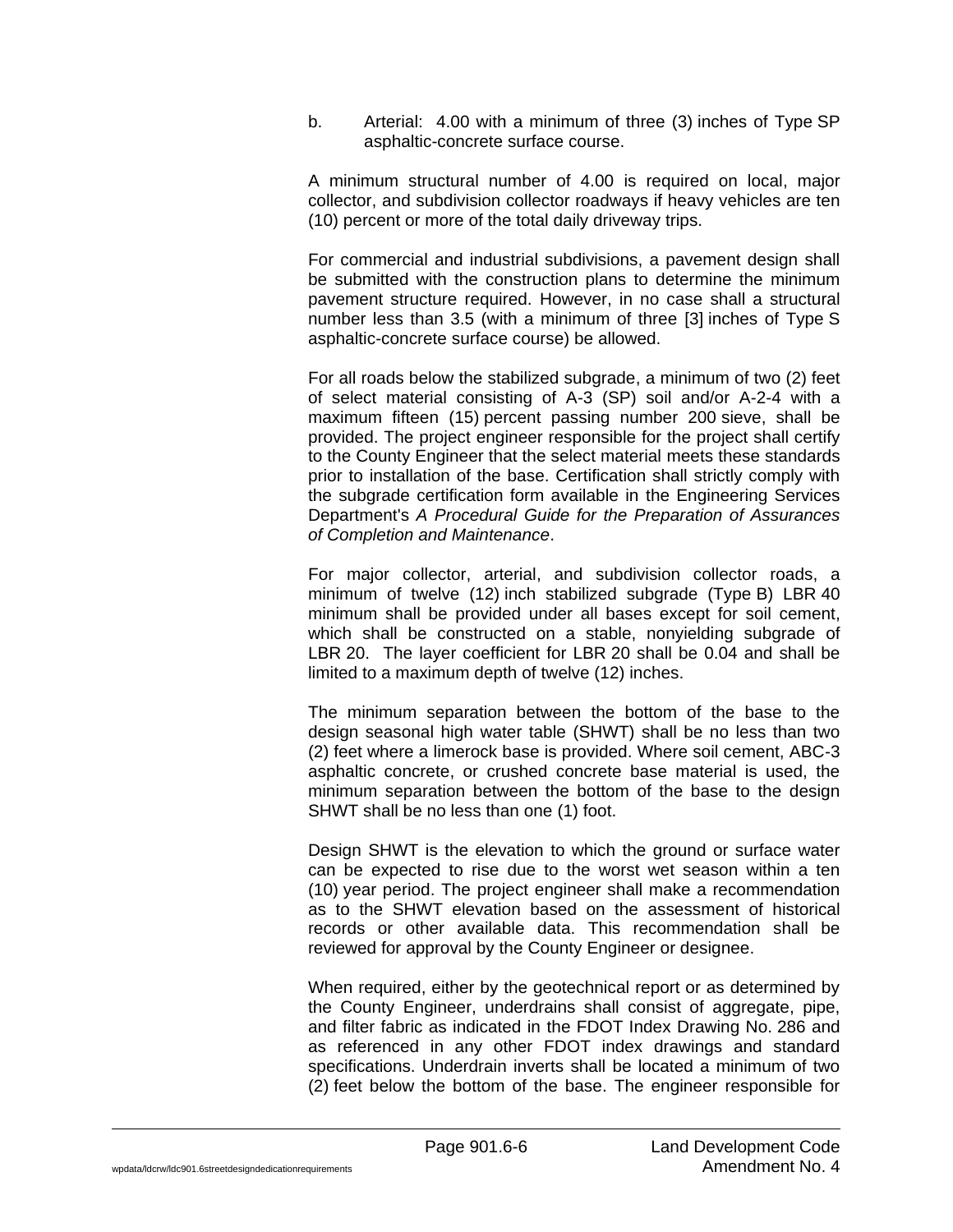the project shall certify to the County Engineer that the underdrains have been properly installed prior to the installation of any asphalt. Certification shall strictly comply with the underdrain certification form available in the Engineering Services Department's *A Procedural Guide for the Preparation of Assurances of Completion and Maintenance*. An inspection and maintenance program shall be established by the design engineer designating an entity on the design drawings that shall be responsible for maintenance.

5. Shoulders. The primary functions of a shoulder are to provide emergency parking for disabled vehicles and an alternate path for vehicles during avoidance or emergency maneuvers. To properly function, the shoulder shall have adequate stability and surface characteristics.

Shoulders shall be provided on all streets incorporating open drainage (rural sections) or mountable curbs. The minimum shoulder widths, measured from the edge of pavement, shall be as follows:

| <b>Street Type</b>     | <b>Minimum Shoulder</b><br><b>Width (Feet)</b> |
|------------------------|------------------------------------------------|
| 1A                     | 8                                              |
| 1B                     | 8                                              |
| $\overline{2}$         | 6                                              |
| 3                      | 6                                              |
| 4                      | 6                                              |
| 5                      | N/A                                            |
| MRS and LFLD Accessway | $1\frac{1}{2}$                                 |

The shoulder serves as a continuation of the drainage system; therefore, the shoulder cross-slope shall be somewhat greater than the adjacent travel lane. The cross-slope of the shoulders shall not be steeper than .06 feet per foot.

6. Roadside Clear Zone. The roadside clear zone is that area outside the traveled way, available for use by vehicles that have left the traveled way during avoidance maneuvers due to loss of control or due to collisions with other vehicles. The primary function of the roadside clear zone is to allow space and time for the driver of a vehicle to retain control and avoid or reduce the consequences of collision with roadside objects. This area also serves as an emergency refuge location for disabled vehicles.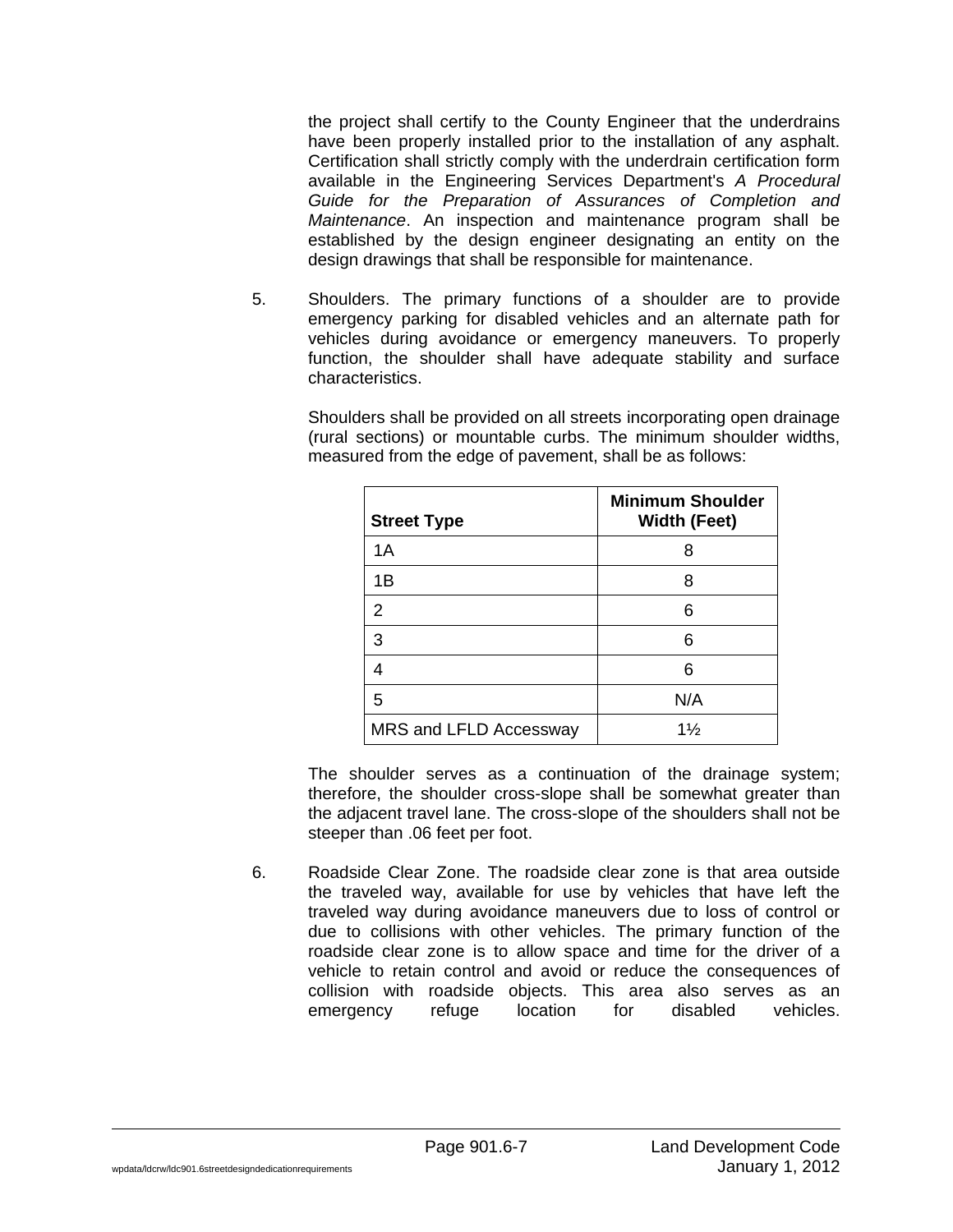The width of the roadside clear zone should be as wide as possible. The minimum widths, measured from the face of the barrier curb or edge of pavement where a barrier curb is not provided, shall be as follows:

|                         | <b>FDOT</b>         | <b>FDOT</b>       |
|-------------------------|---------------------|-------------------|
|                         | <b>Type F and D</b> | Type A, E, and    |
| <b>Street Type</b>      | Curb                | <b>Miami Curb</b> |
| 1A                      | 4'                  | 10                |
| 1B                      | 4'*                 | 10'               |
| $\overline{2}$          | 4'                  | 6'                |
| 3                       | 4'*                 | 6'                |
|                         | $1\frac{1}{2}$      | 6'                |
| 5                       | $1\frac{1}{2}$      | 6'                |
| MRS and LFLD Accessways | N/A                 | ิ 6'              |

\*If private streets are allowed, then any entrance and exit gate equipment, guardhouse, or other like structure may be setback 1½ feet from the FDOT Type F and D curb.

On those roads where the minimum required clear zone is four (4) feet, the minimum cannot be reasonably obtained, and other alternatives are impractical, the minimum may be reduced to no less than 1½ feet pursuant to the alternative standards provisions set forth in this Code, Section 407.5. The County Engineer shall make a determination on the alternative standards application.

The slopes within the roadside clear zone shall be as flat as possible to allow for safe travel of a vehicle which has left the traveled way. The slope of the area within the roadside clear zone shall not be steeper than six (6) feet horizontal to one (1) foot vertical (6:1).

Outside of the roadside clear zone, where roadside swales or cuts require slopes, the slopes shall not be steeper than four (4) feet horizontal to one (1) foot vertical (4:1). Ditch bottoms shall be at least two (2) feet wide and may be flat or gently rounded.

If space constraints are severe, the County Engineer may permit the use of guardrails in lieu of the requirements for width and slope of the roadside clear zone. Guardrails shall also be considered for protection of pedestrian pathways or protection of immovable roadside hazards.

Where the maximum slope or roadside clear zone requirement cannot be met, guardrails in conformance with applicable FDOT standards shall be installed.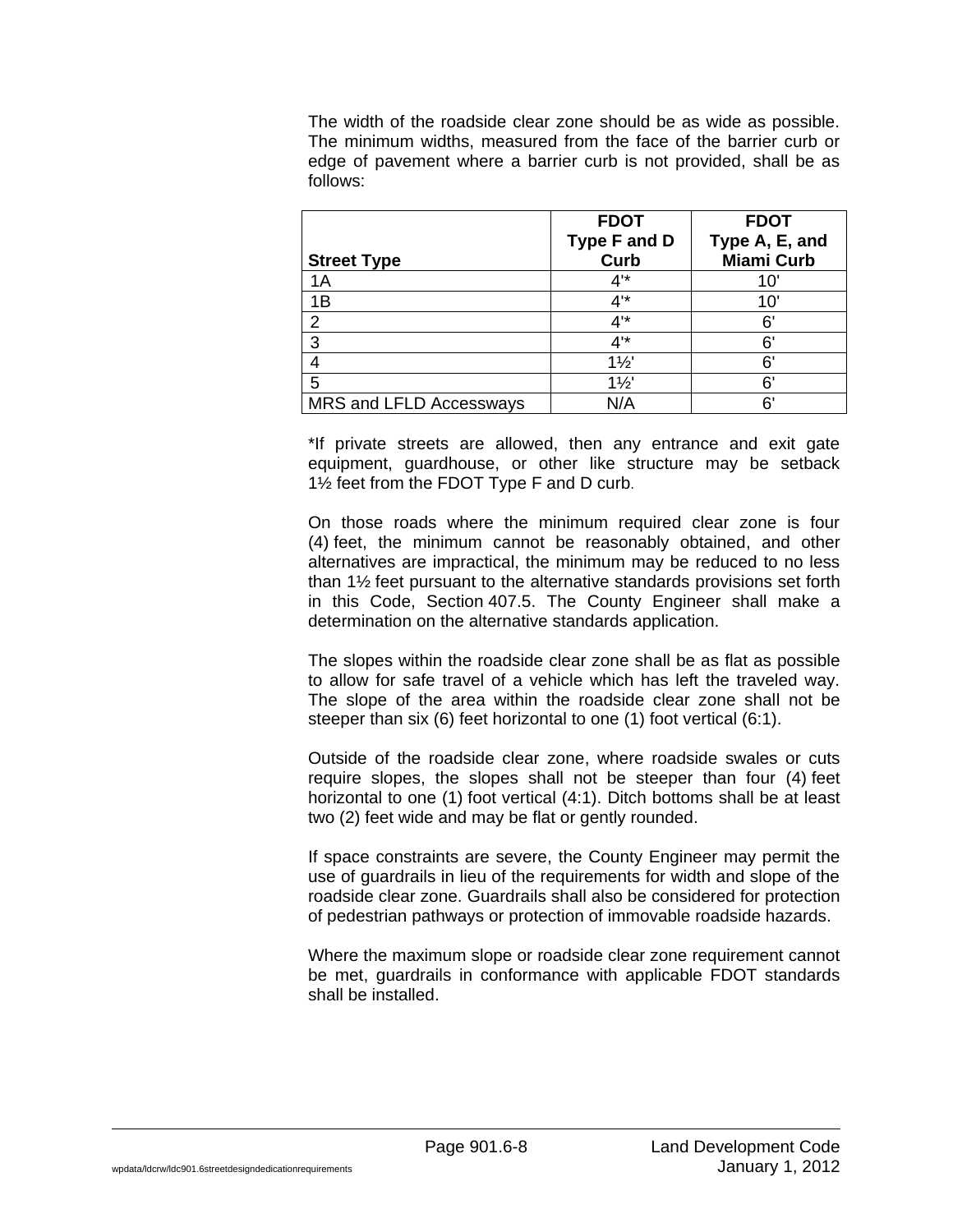- 7. Vertical Clearance. Vertical clearance of 16.6 feet shall be provided above all streets.
- 8. Medians. Median separation of opposing traffic provides a beneficial safety feature in terms of reducing headlight glare, thus improving the safety and comfort for night driving. Medians provide provisions for drainage from the street surface, provide for preservation of existing vegetation, act as a vehicle refuge area, provide a logical location for left-turn, storage lanes, and provide a means for future addition to existing traffic lanes.

Where medians are proposed or required by this Code or the County Engineer, the minimum widths shall be as follows:

- a. Type 1 and 2 Streets
	- (1) Twenty-two (22) feet where no curb or mountable curbs are used.
	- (2) 15½ feet where barrier curbs are used.
- b. Types 3 and 4 Streets: The minimum median width shall be twice the roadside clear zone minimum width, plus the width of the existing or proposed obstruction. The pavement lane width around each side of the median shall be the total street width prior to encountering the median, divided by two (2), plus two (2) feet of additional pavement.
- c. Type 5 Streets: Medians shall not be allowed.

Paved medians with a minimum width of twelve (12) feet may be used for two (2) way turn lanes and painted medians.

The unpaved median cross-slope shall not be steeper than six (6) feet horizontal to one (1) foot vertical (6:1). The depth of depressed medians may be controlled by drainage requirements. Increasing the median width, rather than increasing the cross-slope, is the acceptable method for developing the required median depth.

Structures, permanent materials, or plantings within the median shall not obscure the visibility of vehicles in accordance with the clear-sight requirements of the Green Book.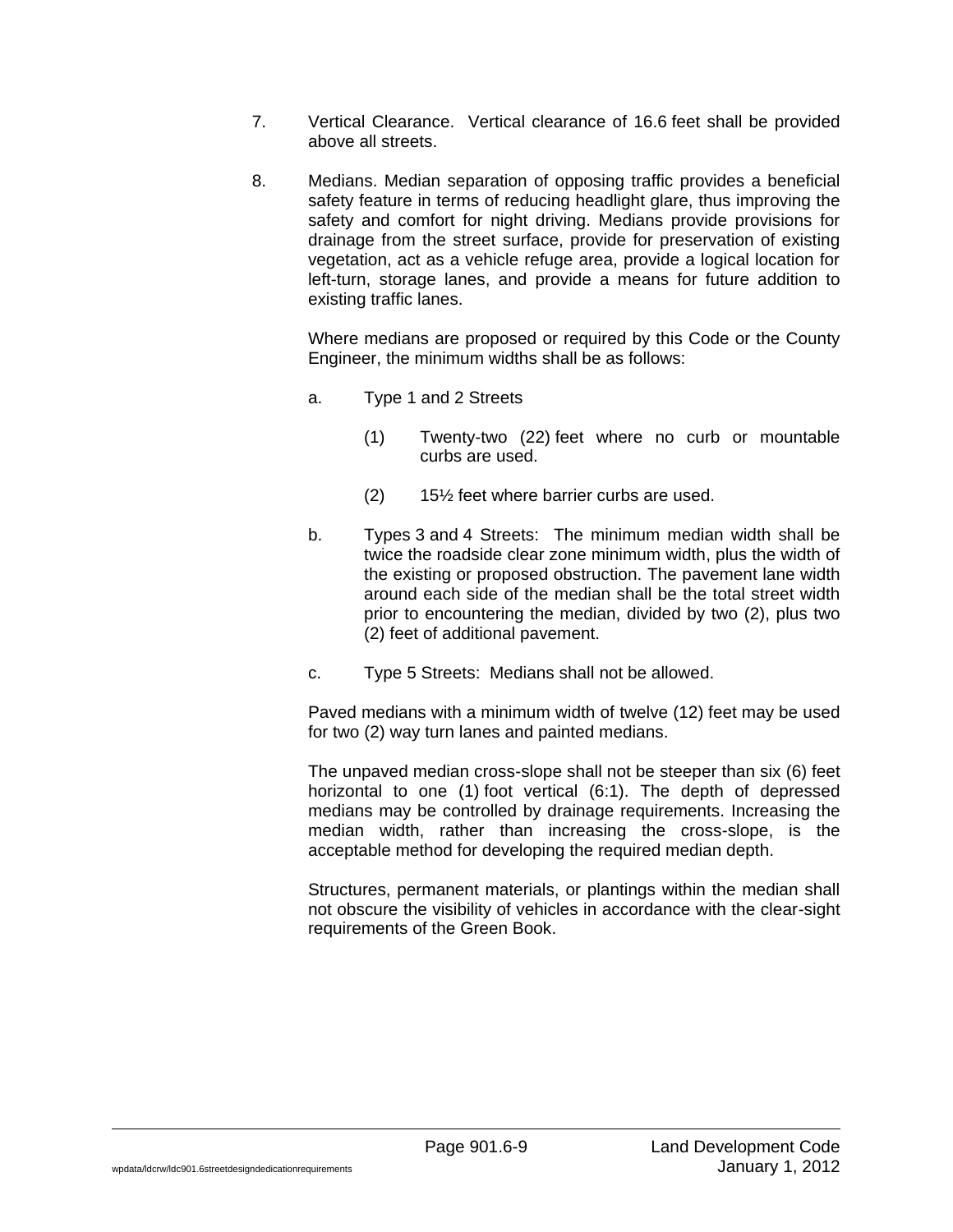| <b>Street Type</b> | <b>Minimum</b> | <b>Maximum</b> |
|--------------------|----------------|----------------|
|                    | 30             | 40             |
|                    | 25             | 35             |
| ว                  | 20             | 30             |
|                    | 15             | 30             |
|                    | 15             | 20             |

9. Horizontal and Vertical Alignment. The following minimum and maximum posted/design speeds are established:

Horizontal and vertical alignment shall be designed in accordance with the established speeds in accordance with the applicable sections of the latest edition of the FDOT *Manual of Uniform Minimum Standards for Design, Construction, and Maintenance for Streets and Highways*, latest edition (Green Book).

10. Cul-de-sacs. Unless otherwise approved at the time of preliminary plan approval, cul-de-sacs shall be provided on all dead-end streets, except those planned for future extension. Cul-de-sacs shall have a minimum paved radius of fifty (50) feet and a minimum right-of-way of a sixty (60) foot radius, unless the Fire Code requires a greater radius.

Cul-de-sacs shall not exceed 1,760 feet in length.

11. Continuation of Existing Street Pattern and Street Access to Adjoining Property. The proposed street layout shall take into consideration the street system of the surrounding area. Streets in the proposed development shall be connected to streets and/or rights-of-way in adjacent areas to provide for proper traffic circulation unless approved otherwise at the time of preliminary plan approval, or unless all lots within a proposed MRS subdivision are five (5) acres or greater, or unless the lots are within a proposed LFLD. Street connections and rights-of-way to adjoining areas shall be provided to give access to such areas and/or to provide for proper traffic circulation as determined necessary at the time of preliminary plan approval. Where a cul-de-sac is not provided, a temporary T-type turnaround, including barricades, shall be provided on all dead-end streets with more than two (2) fronting lots or parcels. Subdivision collectors shall also comply with Section 901.1.H.

The developer, when required at the time of preliminary plan approval, shall extend, improve, and construct off-site streets and rights-of-way providing access to the development. The developer shall bear all costs of such extensions, improvements, and construction unless alternative relief pursuant to Section 407.4 has been granted. Mobility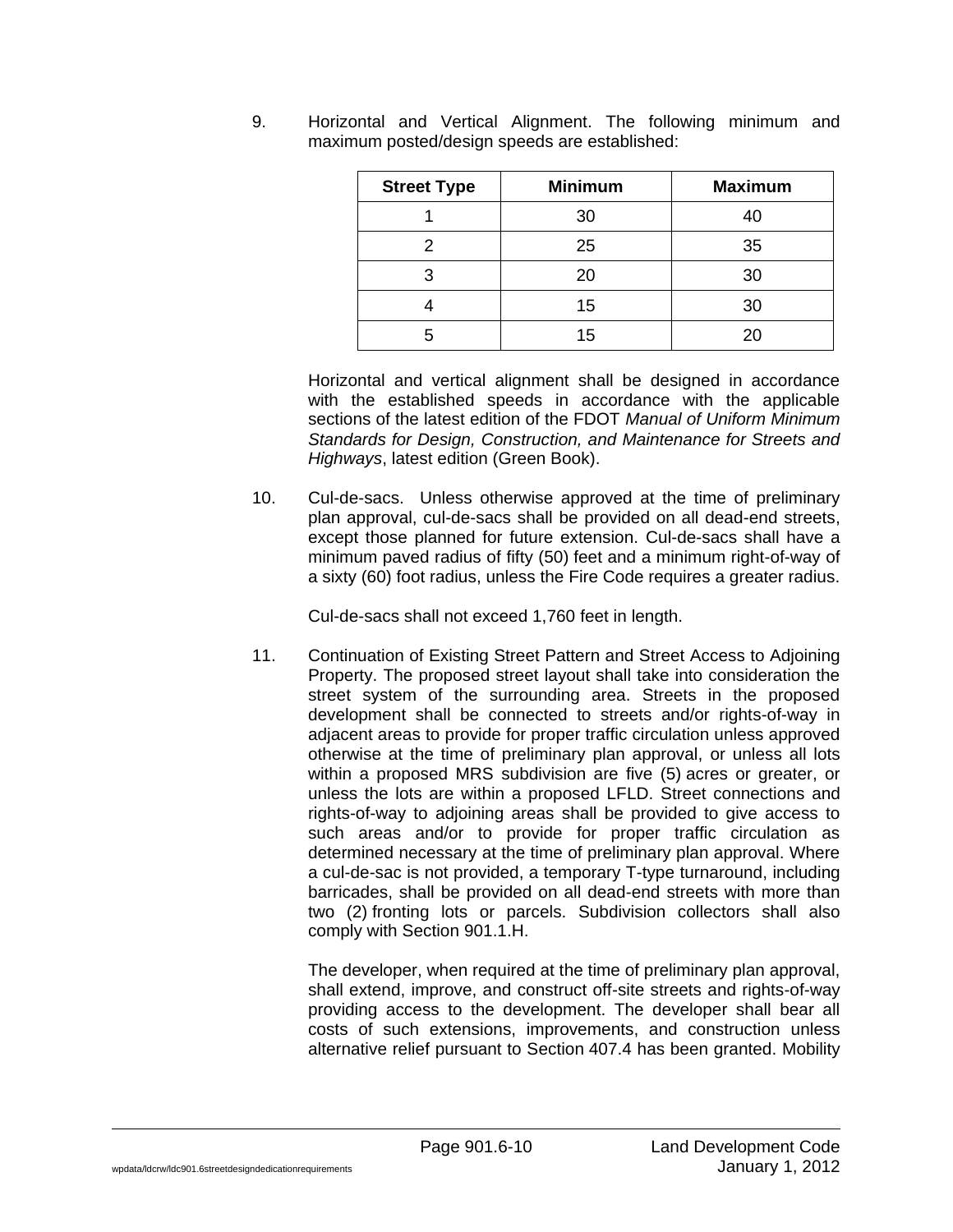fee credit for off-site improvements shall be in accordance with Section 1302.2.

12. Intersection Design and Separation. Intersections of all street types with subdivision collectors, major collectors, and arterials shall adequately provide for all turning and through-traffic movements by construction of additional lanes as determined necessary at the time of preliminary plan approval.

Right-of-way for additional turning lanes shall be provided by the developer in excess of the minimum required for the various types of streets as listed in this Code, as determined necessary at the time of preliminary plan approval. The minimum intersection spacing within the subdivision shall be 150 feet. Connections to streets functionally classified as Major County Roads shall be as specified in this Code, Section 901.3, Access Management.

Unless otherwise approved at the time of preliminary plan approval, intersections of Types 1, 2, 3, and 4 streets shall be T-type intersections.

- 13. The County shall not accept or deem complete any road or street to be owned and/or maintained by the County unless the following items have been completed:
	- a. All real property interests required for the street have been conveyed to the County, in a format acceptable to the County, as follows:
		- (1) All right-of-way required for the street has been conveyed to the County by warranty deed or by plat dedication.
		- (2) All stormwater ponds and structures that serve the street have been conveyed to the County by perpetual drainage easements. Conveyances may also be by warranty deed for stormwater ponds and structures that do not receive offsite flows. Where the drainage for the street is commingled with drainage from outside the right-of-way, or for streets within a platted subdivision, an entity other than the County shall be responsible for the operation and maintenance of the stormwater system for the street, and the County shall have the right, but not the obligation to perform maintenance of the stormwater system.
		- (3) All slope easements have been conveyed to the County for all slopes (if any) required by such road or street that lie outside the right-of-way and provide lateral support for the road or street. The slope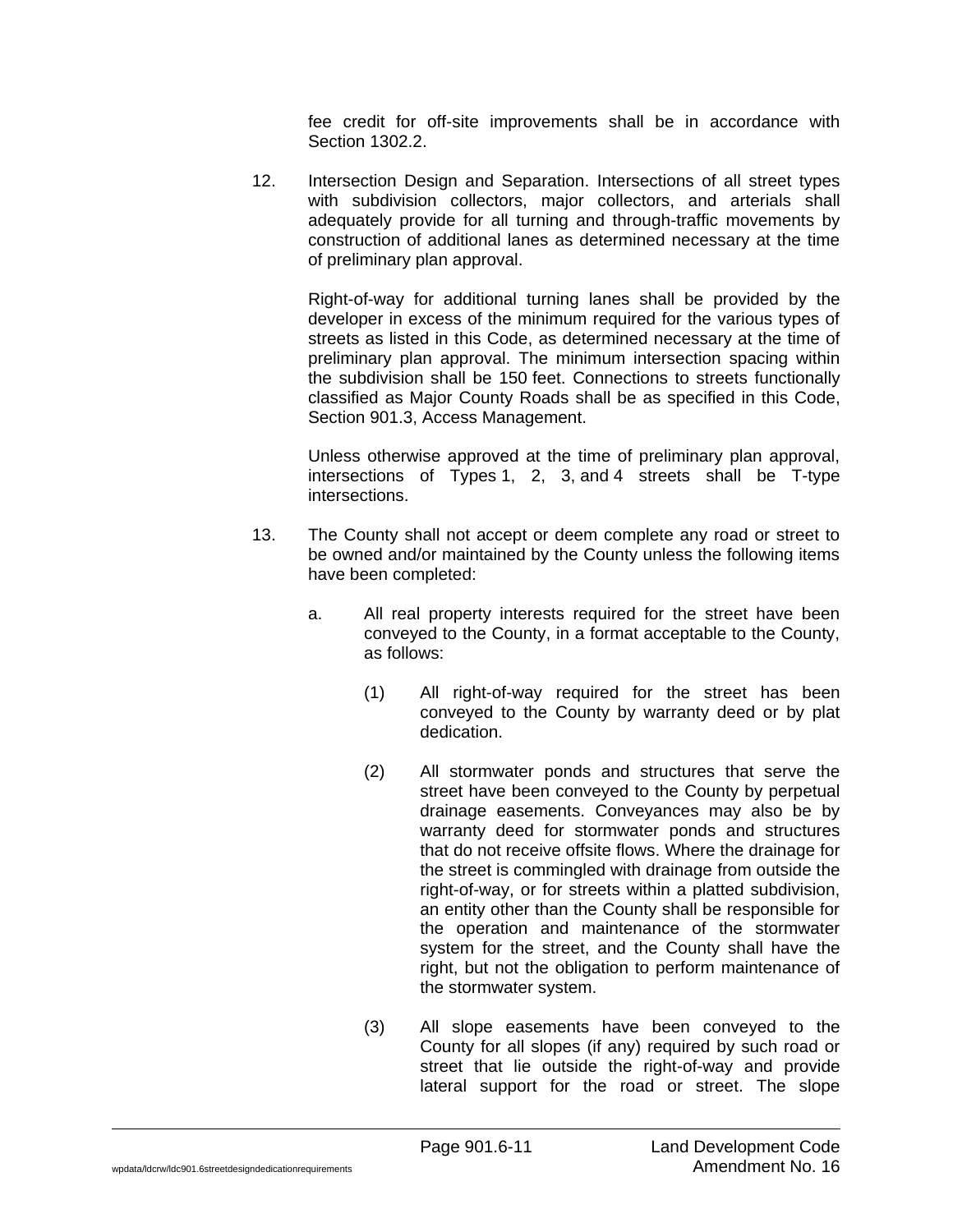easements shall be of sufficient width to maintain the integrity of the lateral support provided by the slope area, as determined by the County-approved engineering plans. The slope easements shall be nonexclusive and shall not preclude the use of the easement area for any other use not inconsistent with its use for lateral support, such as utilities, landscaping, drainage or the construction, installation and maintenance of permanent physical improvements associated with the development of the underlying fee parcel, provided the other uses are otherwise permitted by this Code, nor shall the slope easements create a new right-of-way line from which setbacks or buffers are measured. The slope easements shall be perpetual, but shall be terminated by the County (in whole or in phases, as applicable) when the underlying fee parcel has been developed (for uses other than agriculture) so as to replace the lateral support at a grade substantially consistent with the adjacent rightof-way or with other permanent facilities capable of providing lateral support to such road or street as deemed appropriate by the County Engineer or designee.

- (4) Any other property interests required for the County to own and maintain the street, as well as all structures and features which serve or support the street have been conveyed to the County.
- (5) The required conveyances must be submitted to the Real Estate Division for review, in accordance with the Procedures for Conveying Land to Pasco County, and the Real Estate Division will submit the conveyances to the BCC for acceptance and recording. Submission to the Real Estate Division of the fully executed original conveyance documents on County-approved forms for recording shall be sufficient for satisfying conditions (1) through (4).
- b. Evidence has been provided to the County demonstrating that the SWFWMD operation and maintenance (O&M) permit has been transferred to a CDD or HOA. The O&M may be transferred to the County only for streets for which the SWFWMD Project Area consists exclusively of County-owned right-of-way and County-owned ponds that are not commingled with flows from non-County owned property.
- c. Where a developer seeks to open a street for public use, prior to submittal and completion of items (1) and (4) of this Section, the developer shall provide security adequate to assure the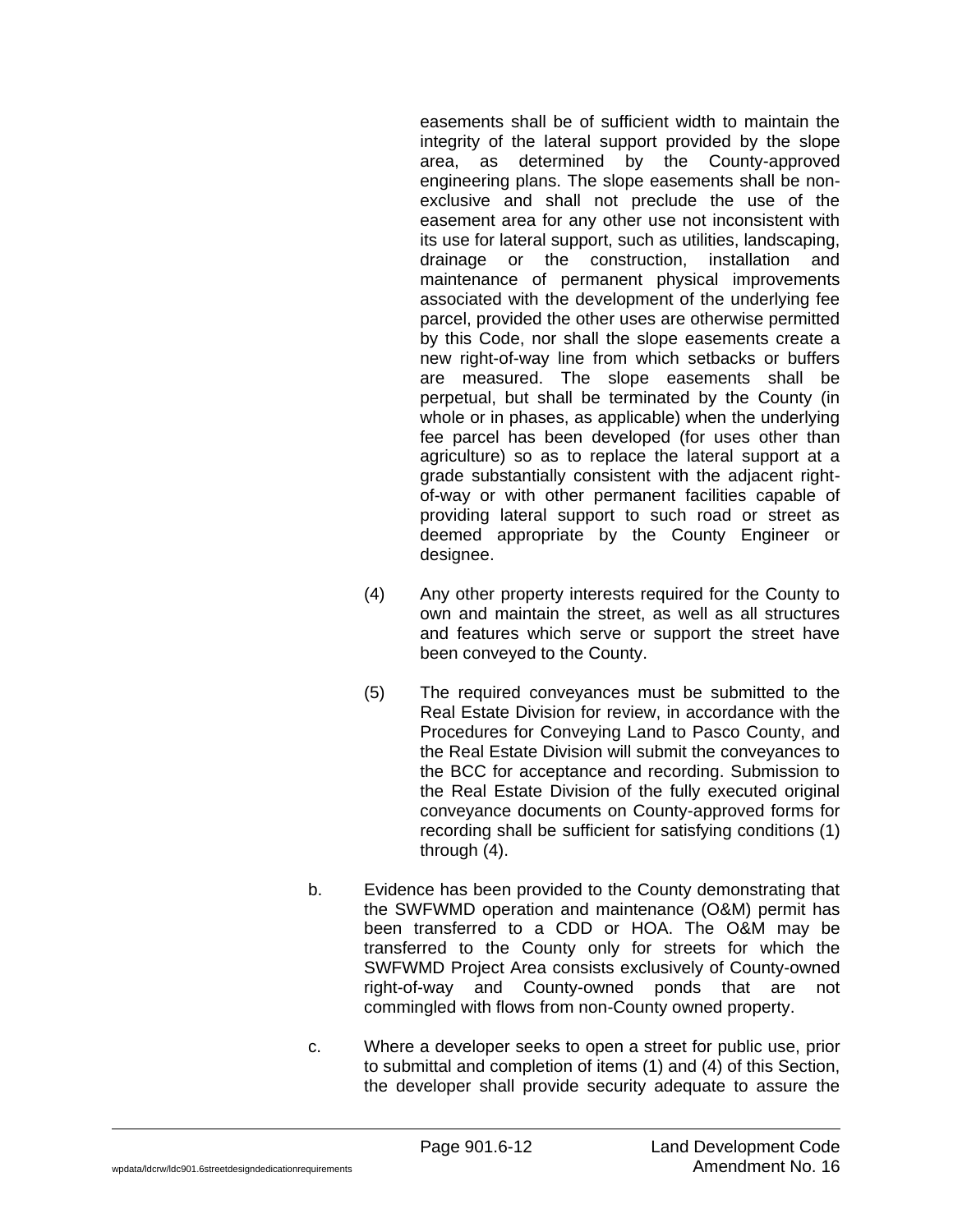submittal and completion of the above-listed items, consistent with Sections 310.3 – 312.6 of this Code.

d. Upon completion of the construction of the street, and satisfactory submittal of items (1) and (4) of this Section, the Developer shall provide a Defect Security (Maintenance Guarantee) to the County, and Sections 311 and 312 of this Code shall apply. The effective period for such security for non-platted streets shall be thirty-six (36) months following completion.

## E. Roadside Design

1. Vegetation. Grass or other low growing vegetation that is easily maintained shall be used on medians and roadside clear zones. To aid in erosion control, a sixteen (16) inch strip of sod shall be placed adjacent to the street pavement/back of the curb. The placement of the sod shall not unreasonably impede drainage of the pavement.

The remainder of the roadside shall be vegetated as follows:

- a. On slopes of four (4) feet horizontal to one (1) foot vertical (4:1) and flatter, seed and mulch or sod may be used.
- b. On slopes steeper than four (4) feet horizontal to one (1) foot vertical (4:1), sod shall be used.

All vegetation shall be carefully maintained by an entity other than the County.

Landscaping in excess of the requirements of this Code may be installed within the right-of-way provided that the plantings are located outside of the roadside clear zone and do not obstruct the clear site triangle. In addition, the maintenance shall be provided by an entity other than the County and shall comply with Section 406.5 relating to Right-of-Way Use Permits and License and Maintenance Agreements.

2. Drainage. Drainage swales shall be protected from scouring by the appropriate vegetation and, if required due to velocity of flow, erosion control measures shall be provided.

Drainage inlets shall not be placed in the travel lane of a Type 1, 2, 3, or 4 street. Drainage inlets placed within the median or roadside clear zone shall be flush with the ground surface. An area around the inlet shall be paved or concreted to improve drainage and to reduce erosion per the applicable FDOT standards.

Drainage swales perpendicular to the roadway shall not be used within the median or roadside clear zone. Drainage swales within the median or roadside clear zone shall meet the requirements for slope and changes in grade given in this Code.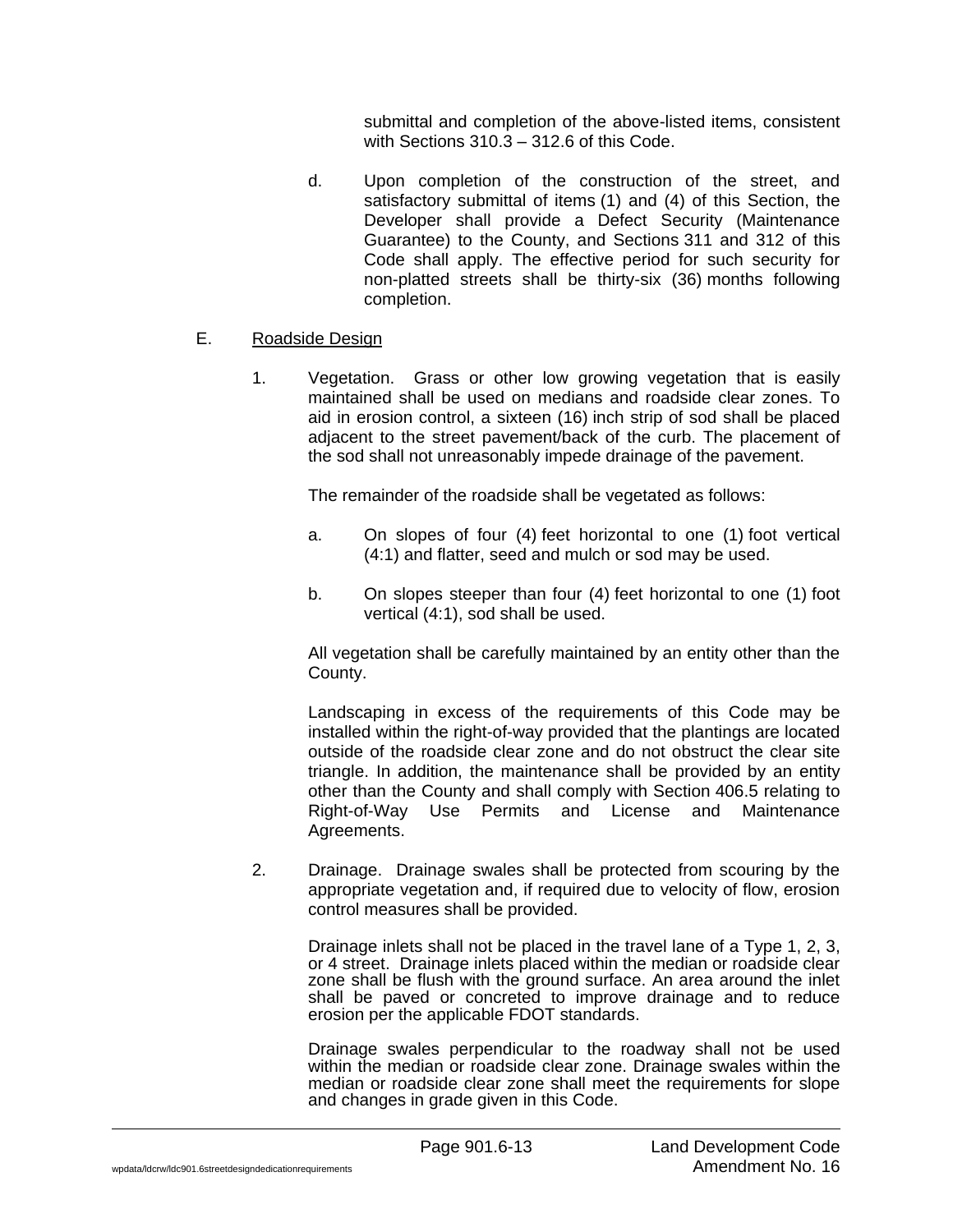3. Culverts. Where culverts are provided, the ends of pipes shall be flush with the adjacent ground or located outside the roadside clear zone. The slope and changes in grade at the structure shall conform to the minimum requirements for roadside clear zones. Unless otherwise approved at the time of preliminary plan approval, all culverts, with the exception of those under residential driveways, shall be reinforced concrete pipe with a minimum diameter of eighteen (18) inches. Residential driveway culverts may be made of other materials acceptable to the County Engineer with a minimum diameter of fifteen (15) inches.

Headwalls and mitered end sections shall be designed and constructed in accordance with the applicable standards referenced in this Code.

- 4. Curbs. Curbs may be used to provide drainage control and to improve delineation of the street pavement. The two (2) general classes of curbs are barrier curbs and mountable curbs. Both types of curbs shall be designed with a gutter to form a combination curb and gutter section. Barrier curbs shall be relatively high and steep-faced and designed to discourage vehicles from leaving the roadway. Mountable curbs shall be low with a flat-sloping surfaced designed so that vehicles can mount them when required. Where mountable curbs are used, the width may be included in the calculation of the required shoulder width.
- 5. Standards for driveways for residential construction. All new or reconstructed driveways within right-of-ways shall be designed to conform to all of the following criteria as applicable:
	- a. Two-car Garages. Minimum width, twelve (12) feet, Maximum width, twenty-four (24) feet.
	- b. Split Car Garages. Maximum width, twenty-eight (28) feet, a combined total width for multiple driveway(s) within the Rightof-Way.
	- c. Townhome Garages. Minimum width, nine (9) feet.
	- d. Three (3) foot flared section at each end of the driveway(s).
	- e. Fifteen feet minimum radii required for rural section.
	- f. Florida Department of Transportation standard flares required for a road that has urban curb and gutter section. (No curbs for driveway permitted within right-of-way; wheelchair access to be provided).
	- g. Unless otherwise approved by the County Administrator or Designee, driveways across roadside swales will require the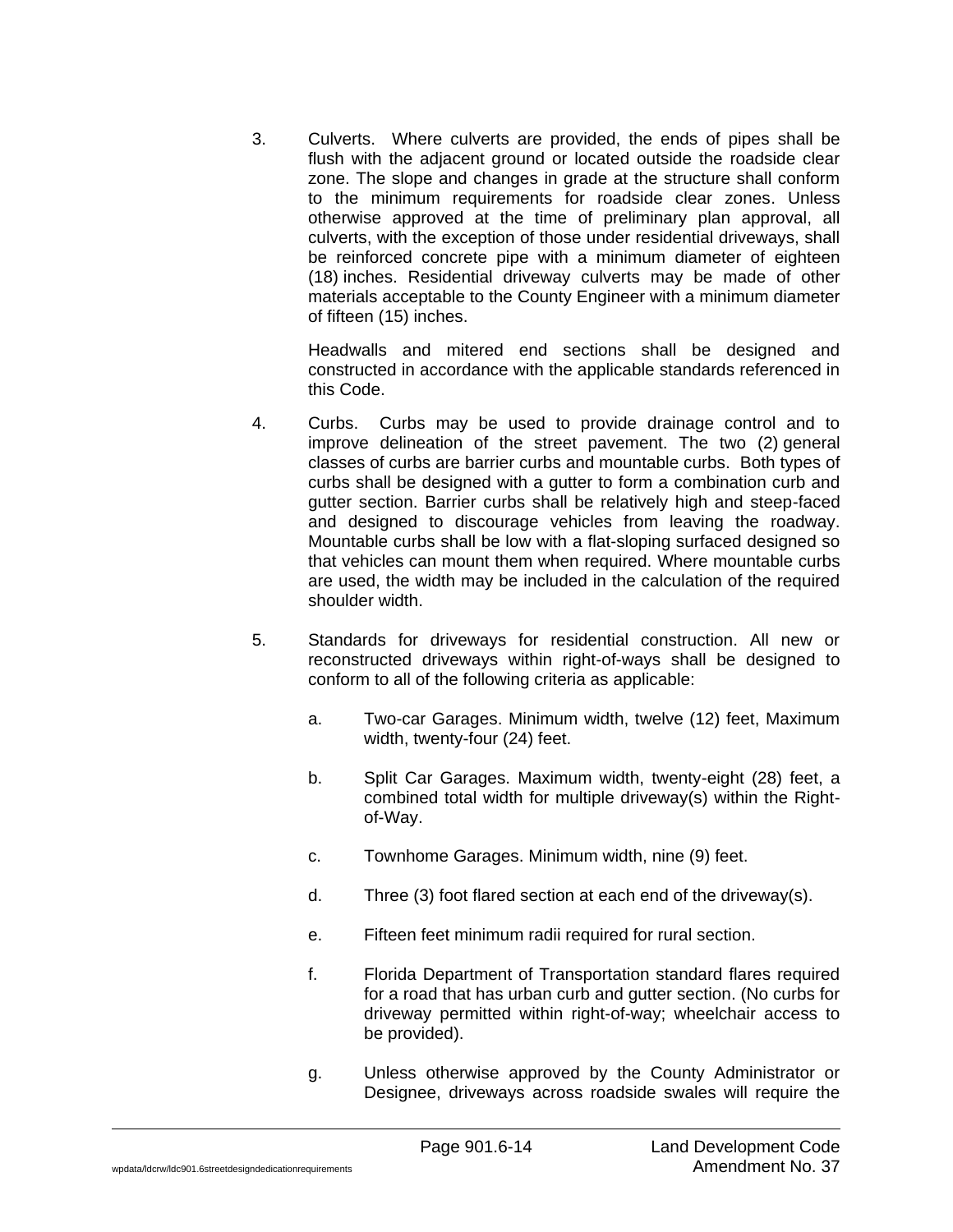placement of a drainage culvert (side drain) under the driveway in order not to impede flow in the swale resulting in an increase of backwater onto upstream property.

- h. Consistent with LDC Section 902.2.I, culverts in residential areas may be asphalt coated corrugated metal pipe (CMP) or reinforced concrete pipe (RCP) with a minimum diameter of fifteen (15) inches. Culverts in commercial areas shall be RCP with a minimum diameter of eighteen (18) inches.
- i. Consistent with LDC Section 902.2.I, all storm sewer pipes and culverts shall have a minimum of six (6) inches of cover from outside crown of pipe to bottom of roadway base course. The minimum cover of pipe in swale areas shall be one (1) foot, unless otherwise approved by the County.
- j. Mitered end sections are required on all culvert installation, as per Florida Department of Transportation Standard Detail Index 273.
- k. Driveway construction from edge of pavement to the property line shall consist of one of the following:
	- (1) Six (6) inches thick, three-thousand (3,000) psi reinforced concrete (existing sidewalk to be replaced where it does not meet this criteria);
	- (2) Six (6) inches lime rock with one (1) inch asphalt;
	- (3) Six (6) inches soil cement with one (1) inch asphalt; or
	- (4) Four (4) inches asphalt
- l. Driveway construction where mountable curb exists must tie to the back of the curb.
- 6. Standards for Paver Driveways and Sidewalks. Paver driveways and sidewalks may be allowed in the right-of-way provided that concrete edge restraints or similar other protection is placed so as to protect existing pavement. Concrete paver sidewalks within the driveway limits may be installed within the County right-of-way.
	- a. Paver driveways and sidewalks shall comply with Pasco County Residential Driveway Connection (Figure 901.6.E) and the following:
		- (1) All pedestrian sidewalks and portion of paver driveway that are part of the pedestrian sidewalk shall meet all Americans with Disabilities Act (ADA) standards,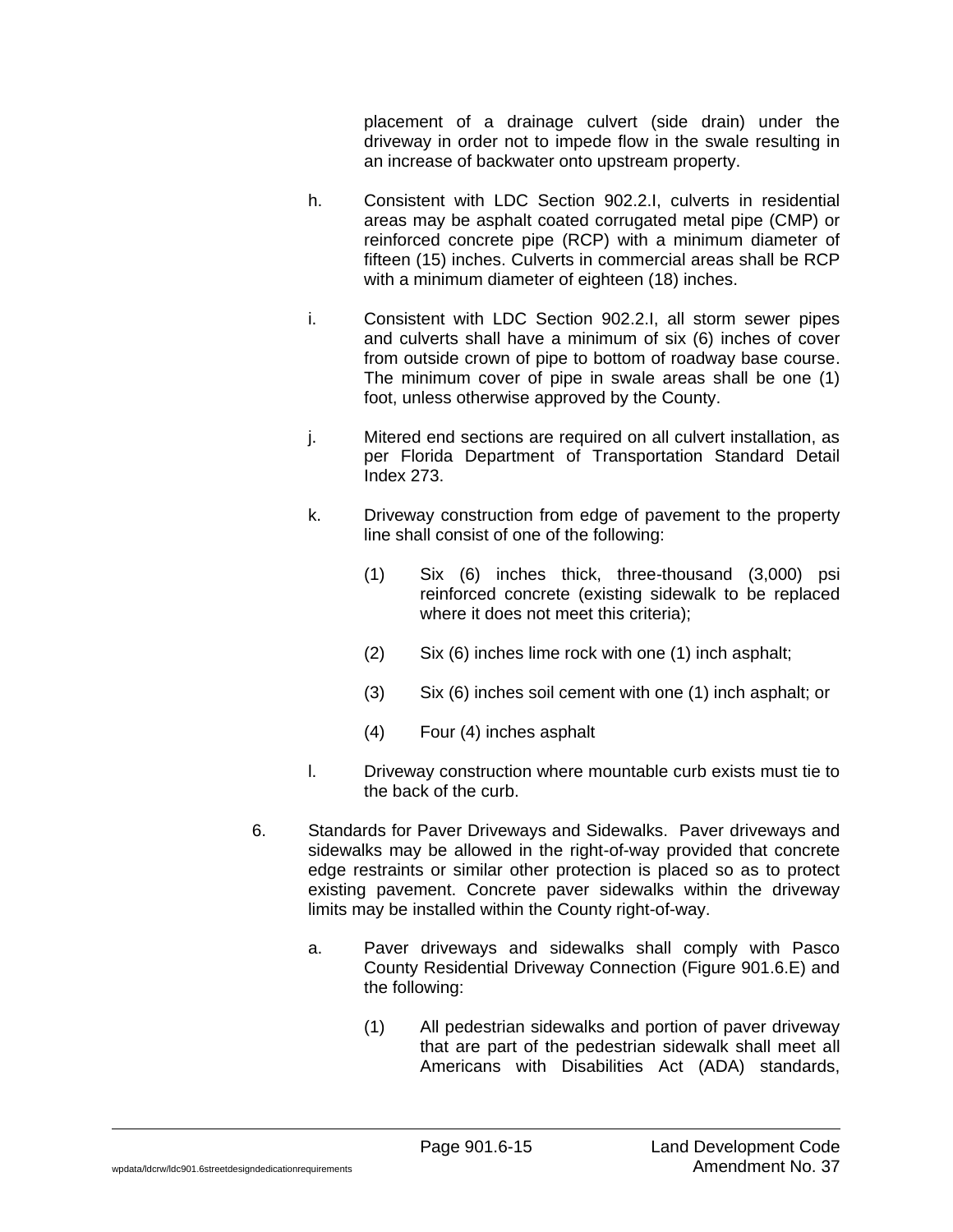including, but not limited to width, curb cut ramps, longitudinal slopes, cross slope and smooth surface.

- (2) Manufacturer's design specifications or Engineer design requirements for the paver driveway and sidewalk typical sections.
- (3) The owner of the property served by or upon which a paver driveway or sidewalk is or was previously installed is solely responsible for all maintenance and repair of the paver driveway or sidewalk within the County right-of-way. The County shall not be liable for the costs of any maintenance, repair, or replacement of the paver driveway and sidewalk regardless of the reason(s) requiring the maintenance or repair.
- (4) In the event any property owner fails to maintain and repair the paver materials within the County right-ofway, the County may, without prior notice to the property owner perform the necessary maintenance, repair or replace any portion of the sidewalk and/or driveway within the County right-of-way, using any materials approved by the Land Development Code or this Section. In no circumstances shall the County be obligated to replace pavers. Alternatively, if the County Engineer or designee deems appropriate, the property owner may be given notice and an opportunity to bring the driveway and/or sidewalk into compliance with the Land Development Code or this Section. The property owner is responsible for the costs of any repairs made by the County pursuant to the Land Development Code or this Section.
- (5) Maintenance. Nothing herein is intended or shall be inferred to impose any obligation on the part of the County to maintain or inspect paver driveways and sidewalks constructed in accordance with this or any other section of this Code. Property owners having pavers located within the County right-of-way shall indemnify and hold harmless the County from any claims arising from said pavers. All paver driveways and sidewalks constructed pursuant to this Code shall be maintained in perpetuity by the property owner and its successor(s) in interest unless the County expressly agrees in writing executed by both the property owner and the Chairman of the Board of County Commissioners to accept responsibility for maintenance of the paver driveway or sidewalk, or if such responsibility for maintenance of the paver driveway or sidewalk is otherwise voluntarily assumed by the County.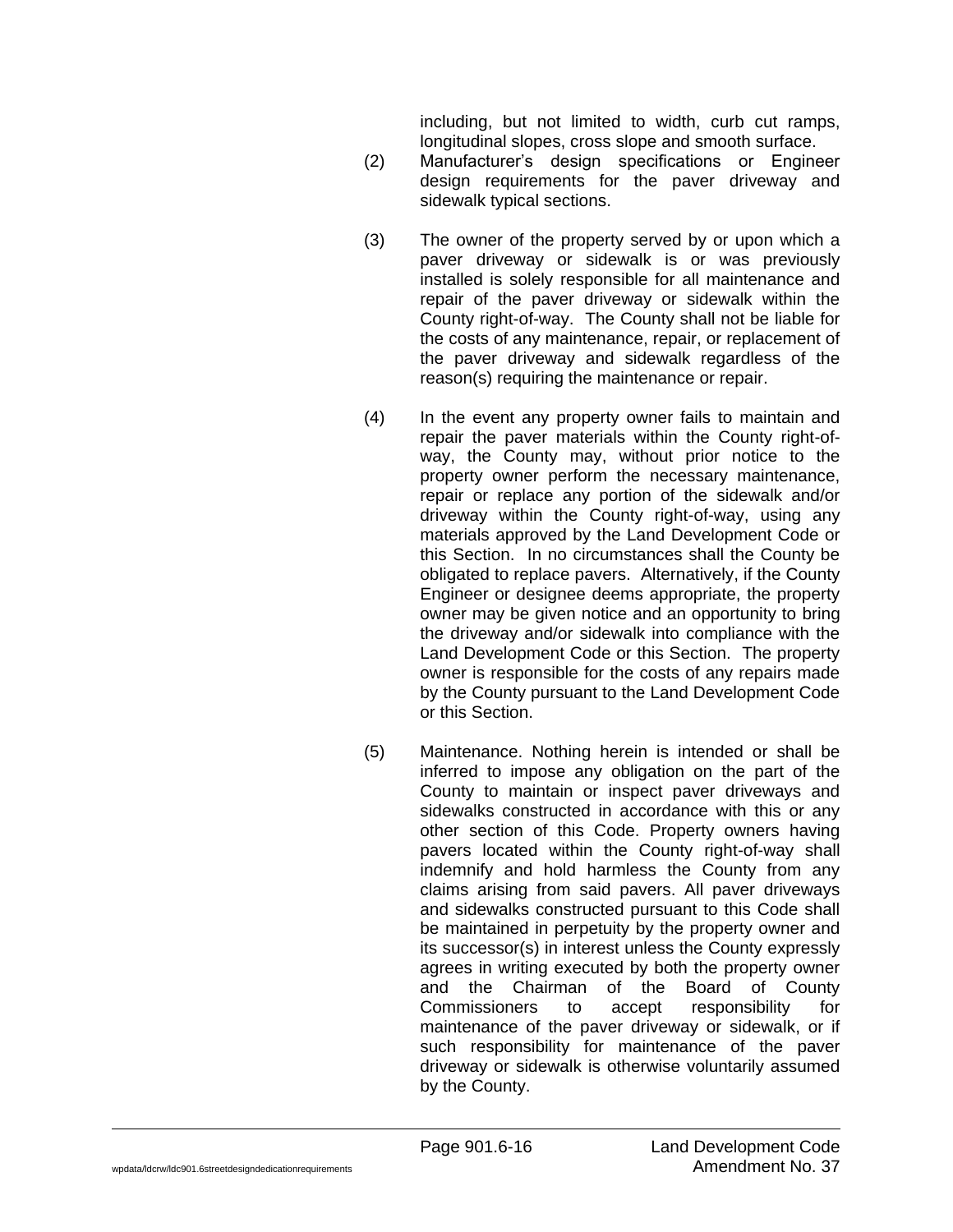- (6) Right-of-Way Use Permit in accordance with Section 406.5.
- (7) License and Maintenance Agreements in an approved form may be required for installation of paver driveways and sidewalks.

### F. Pedestrian and Bicycle Facilities

Provisions for public pedestrian and bicycle traffic shall be incorporated into development layout.

- 1. Bicycle facilities shall be in accordance with this Code, Section 901.7.
- 2. Pedestrian facilities shall be in accordance with this Code, Section 901.8.
- G. Traffic Control Devices

Traffic control devices shall be in accordance with this Code, Section 901.10.

H. Street Names

Streets shall be named in accordance with this Code, Section 901.9, Street Naming and Addressing.

I. Street Lighting

Street lighting shall be in accordance with this Code, Section 901.11.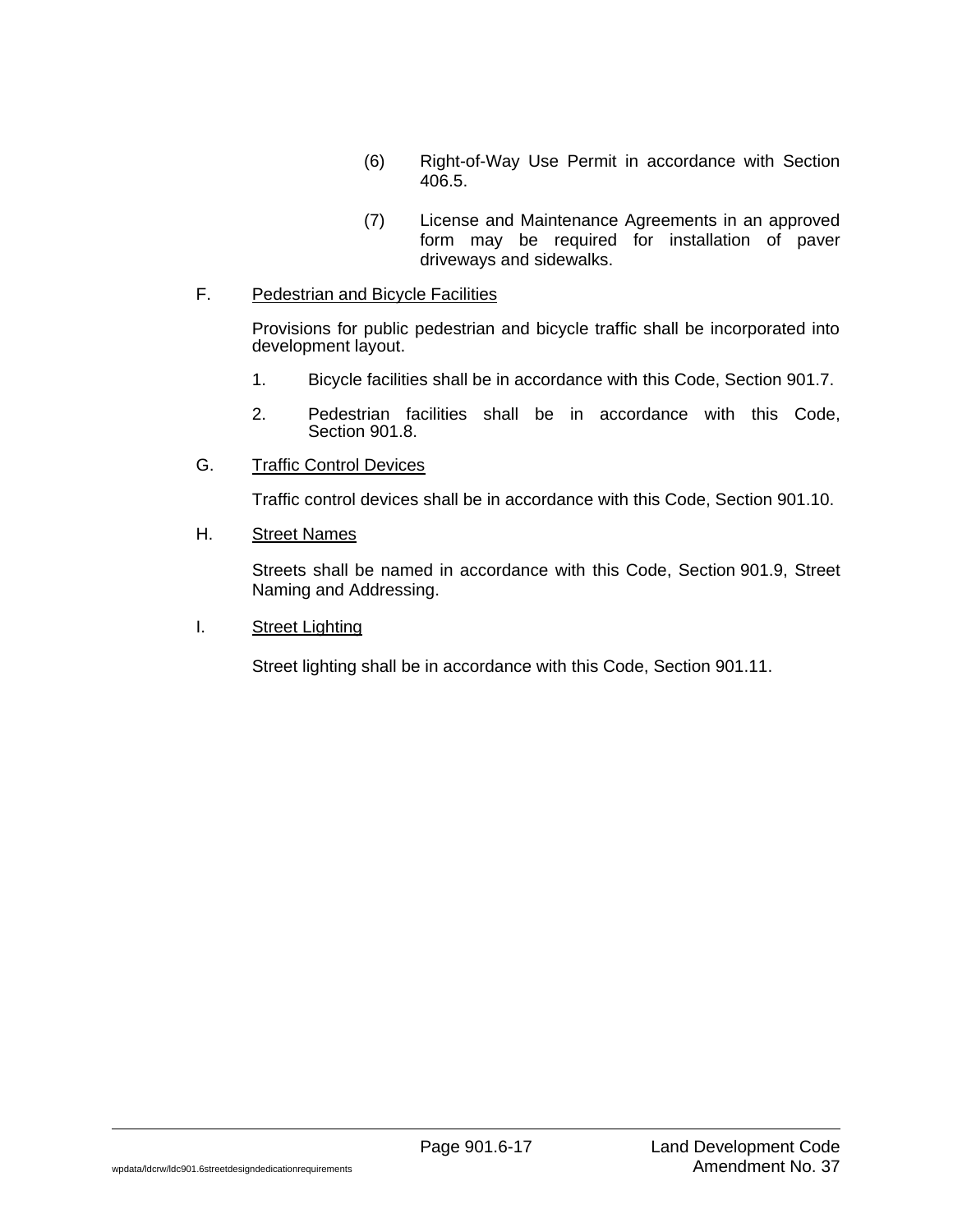



## RESIDENTIAL DRIVEWAY CONNECTIONS